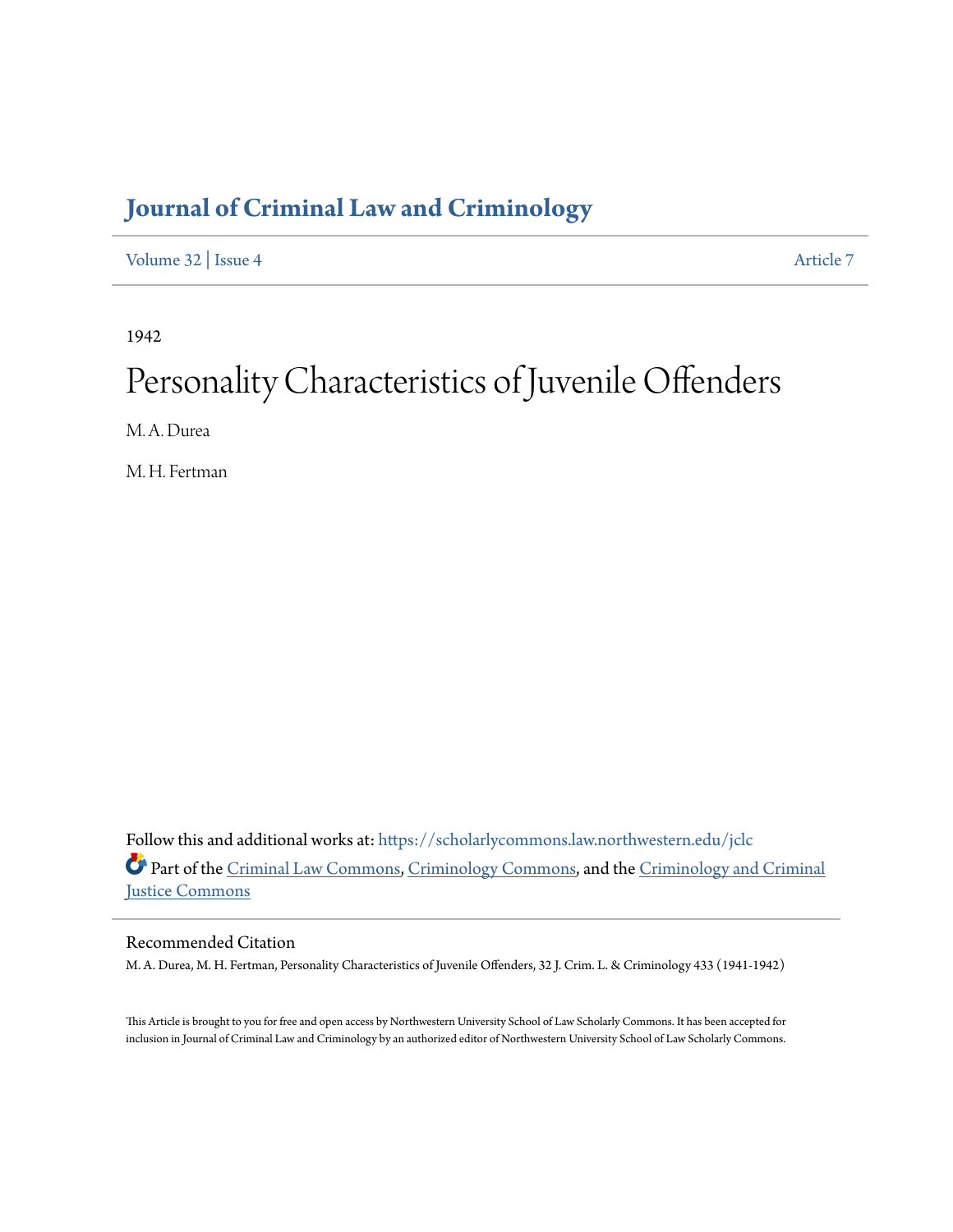# PERSONALITY CHARACTERISTICS OF **JUVENILE OFFENDERS**

M. **A.** Dureal and M. H. **Fertman**

#### I. *Problem*

One of the present writers<sup>2</sup> has recently reported results bearing on the problem of characteristics of personality which differentiate delinquent from non-delinquent boys. The present investigation involves a similar objective, the exception is that an attempt is being made here to see the differentiating traits of each sex in a comparative light.

A three-fold puripose is implied in the problem: (a) to ascertain traits that are similar for the sexes; (b) to ascertain traits that are particularized for male juvenile offenders; and (c) to ascertain those that are particularized for female juvenile offenders.

#### II. *Method*

In previous investigations<sup>3</sup> the Pressey Interest-Attitude Tests were employed. The same instrument has been used in the present connection. Four sub-tests comprise the Interest-Attitude Tests. Each sub-test contains 90 items. With the sub-tests four aspects of personality may be appraised: (a) things considered wrong; (b) anxieties, fears, worries; (c) likes and interests;

and (d) kinds of people liked or admired. The device has been described in detail elsewhere.'

#### III. *Subjects*

Comparable delinquent groups were drawn from two institutions: males from the Boys' Industrial School located at Lancaster, Ohio; females from the Girls' Industrial School, located at Delaware, Ohio. In the male group there were 316 subjects, in the female 180. Subjects in each group were of the white race. Aside from the racial factor, no other form of selection was apparent. Each group seemed to be constituted of juvenile offenders that were representative sampling of delinquents in general. Life ages of the boys ranged from 14 years, no months to 17 years, 11 months. For girls the life age range was from 15 years, no months to 17 years, 11 months.

### IV. *Statistical Technique Employed in Selecting Differential Characteristics*

Norms have been established for the 90 items constituting each of the four sub-tests of the Interest-Attitude Tests.<sup>5</sup> Norms are available for each sex from

**I** College of Education, Ohio State University, Columbus, Ohio.

<sup>&</sup>lt;sup>2</sup> Durea, M. A.: Personality Characteristics of Juvenile Delinquents. I. A Method for the Selection of Differentiating Traits. Child De*velopment,* **1937,** 8, **116-128.**

**\_:** Personality Characteristics of Juvenile Delinquents. **II.** Reliability of Differentiating Traits. *Child Development,* **1937,** 8, **257-262.**

**<sup>3</sup>** Durea, M. **A.:** Personality Characteristics of Juvenile Offenders in Relation to Degree of Delinquency. Jr. Genetic Psych., **1938,** 52, **269-283.** See also references in Note 2.

**<sup>4</sup>** Pressey, S. L., and L. **C.:** Development of the Interest-Attitude Tests. **Jour.** *Appl. Psych.,* **1933, 17, 1-16.**

**<sup>5</sup>** The Psychological Corporation, New Ydrk, **N.Y.**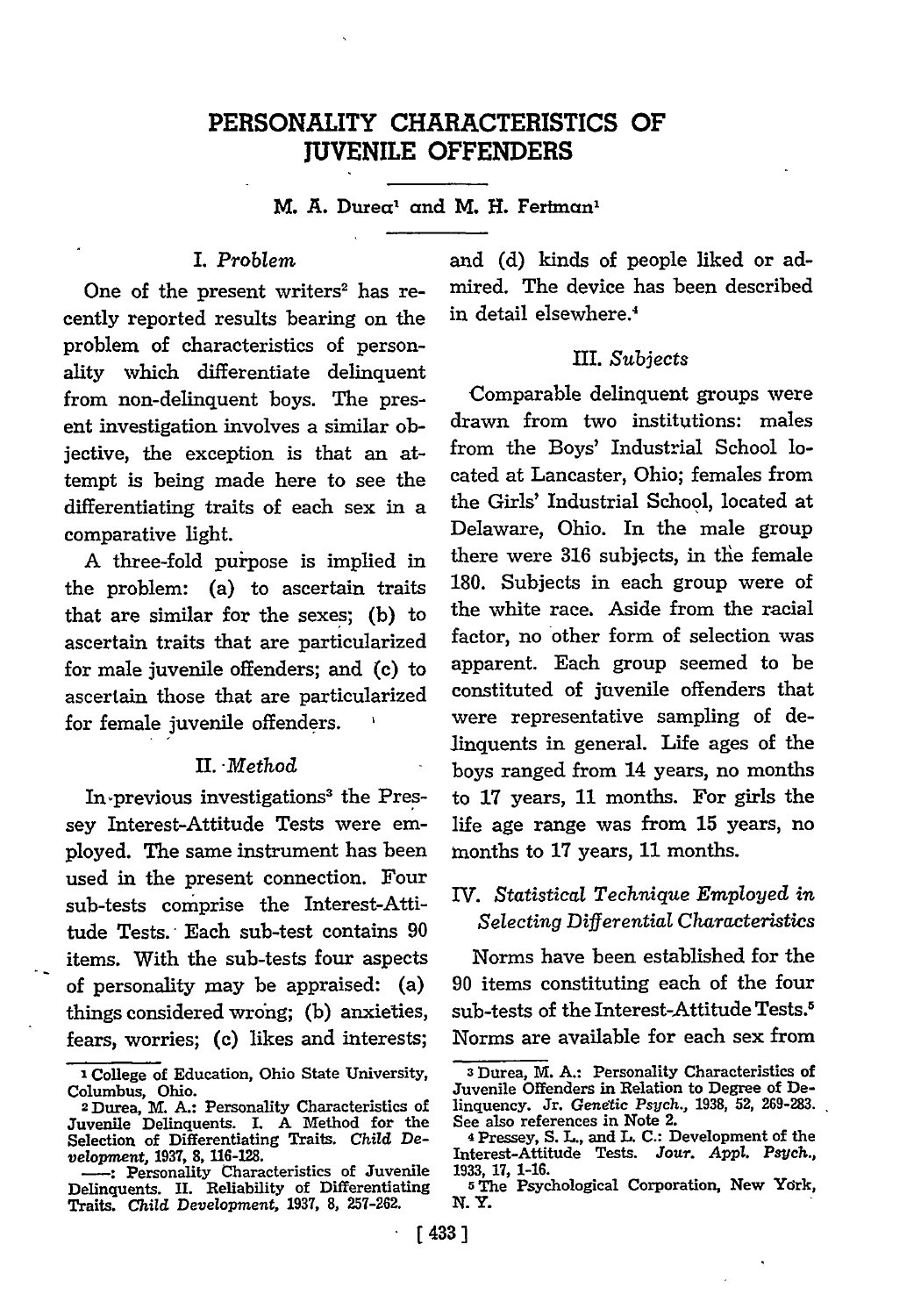the sixth grade to fourth year college. Item norms provide a basis for controls with which experimental groups may be compared.

The differential unit for each item is the number of responses per 100 cases. Subjects are requested to respond discriminatingly 'to the items embodied under each of the four categories: things considered wrong; anxieties, fears, and worries; likes and interests; and kinds of people liked or admired. For instance, in Test I (wrongs) the first five items are *accidents, fighting, ignorance, talking back, crying.*

Subjects are instructed to indicate by a single cross (X) everything which is regarded as *wrong,* and with a double cross (XX) everything considered *very wrong.* Responses in the other three sub-tests are indicated in a similar fashion. In computing the times per 100 cases of any given item, singlecrossed items are counted once, doublecrossed twice. Thus, if in a group of 50 subjects an item is single-crossed by 15 and double-crossed by **10** subjects the total responsiveness to the item is 35 and the times per 100 cases is 70. Similarly, if a given item is singlecrossed by 30 and double-crossed by **15**

of the 50 subjects the total number of responses is 60 and the number per **100** cases is 120. This basic differential unit has been used throughout the present experiment and given the designation *times-in-00.*

Taking into consideration each sex, controls were established in the following manner: first, it was assumed that median life ages for the grades (in terms of which item-norms were computed) were equivalent to conventional age-grade standards; second, since the male delinquents ranged in life age from 14 years, no months to **17** years, 11 months, item-norms for grades 8, 9, **10,** and 11, i.e., life ages 14, 15, 16, and 17, respectively, were employed; third, since female delinquents ranged in age from **15** years, no months to 17 years, 11 months, item norms for grades 9, 10, and 11, i.e., life ages 15, 16, and 17, respectively, were used.

The mean times-in-100 of each item for the grades in question was computed, providing thus a single standard with which responses of delinquent boys could be compared and another with which to compare responses of delinquent girls. Table I will clarify the operations just described.

TABLE I

TnEs-n-100 RESPONSES WERE MADE BY MALES **AND** FEMALES (CONTROL GRoups) TO SAMPLE ITEMS FROM TEST I OF INTEREST-ATTITUDE TESTS

|                                                                                                                                                                             | Grades |   |     |     |     |     |    |     |      |                                   |  |
|-----------------------------------------------------------------------------------------------------------------------------------------------------------------------------|--------|---|-----|-----|-----|-----|----|-----|------|-----------------------------------|--|
| Item                                                                                                                                                                        | VIII   |   | IX  |     | x   |     | ΧI |     | Mean |                                   |  |
|                                                                                                                                                                             | М      | F | М   | F   | М   | F   | М  | F   | М    | F                                 |  |
| Accidents                                                                                                                                                                   | 51     |   | 50  | 47  | 52  | 42  | 45 | 38  | 50   | 42                                |  |
| Fighting $\dots\dots\dots\dots$ 112                                                                                                                                         |        |   | 102 | 118 | 100 | 117 | 79 | 115 | 98   | 117                               |  |
| Ignorance $\dots\dots\dots\dots$ 67                                                                                                                                         |        |   | 67  | 49  | 74  | 51  | 77 | 63  | 71   | 54                                |  |
| Note: Only three grades were used in computing means for females because life ages of delin-<br>quent girls ranged from assumed median life ages 15 to 17 years, inclusive. |        |   |     |     |     |     |    |     |      |                                   |  |
| The series of 90 means (of times-in- ---formed the controls with                                                                                                            |        |   |     |     |     |     |    |     |      | which                             |  |
| 100) for items from each of the four                                                                                                                                        |        |   |     |     |     |     |    |     |      | responses of male-female juvenile |  |
| sub-tests—based on norms for each sex<br>offenders were compared.                                                                                                           |        |   |     |     |     |     |    |     |      |                                   |  |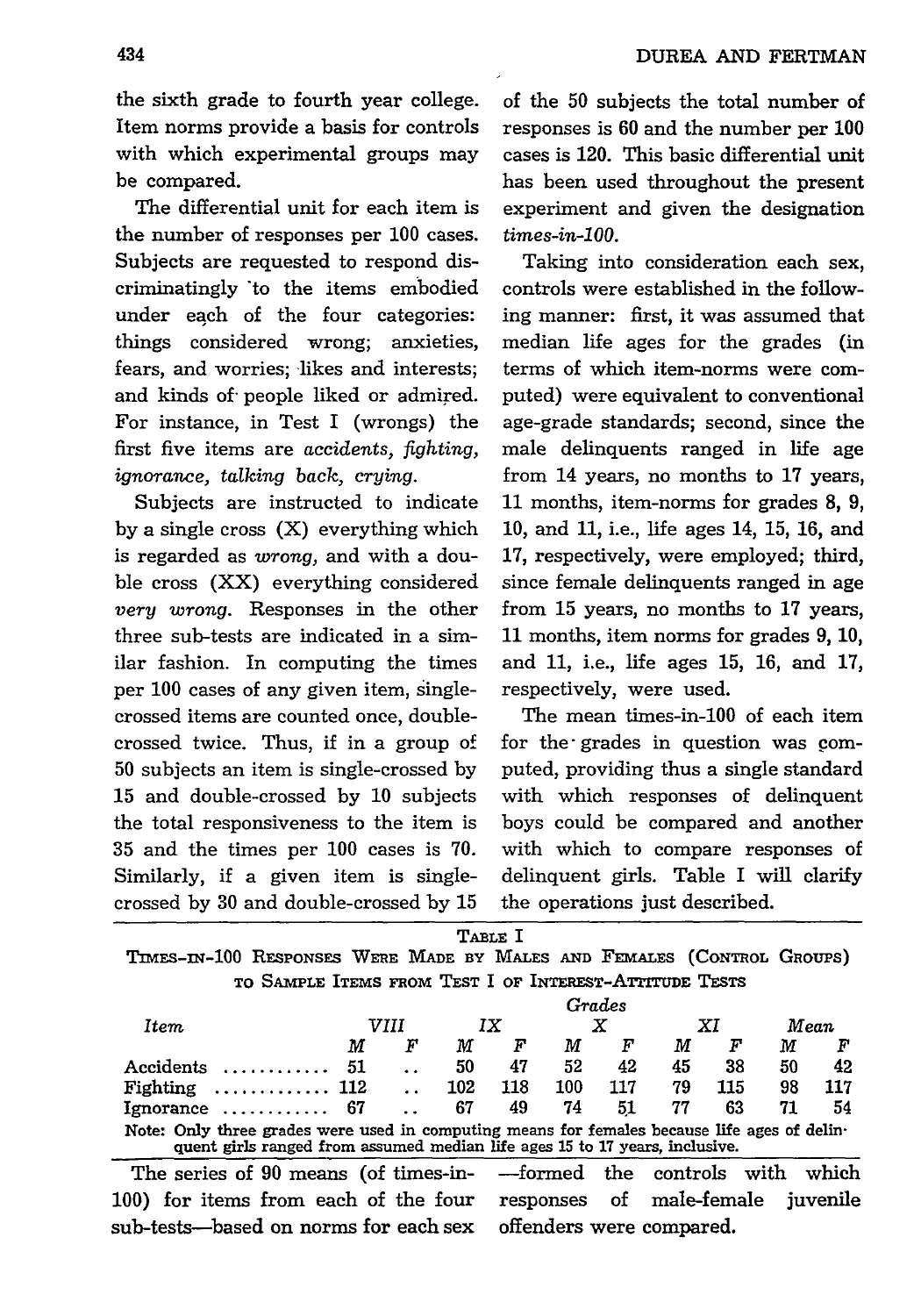**A** further step was to ascertain the frequency of response elicited to each item from male and female experimental groups. Resulting frequencies were reduced to time-in-100. Next, item-by-item comparisons in terms **of** the differential unit, times-in-100, were made, based on sex groups and their appropriate controls. Table II makes the foregoing procedure clear.

|                                                               |           |                                 | TABLE II       |                                               |                      |                                                |  |  |  |  |  |
|---------------------------------------------------------------|-----------|---------------------------------|----------------|-----------------------------------------------|----------------------|------------------------------------------------|--|--|--|--|--|
| COMPARISON OF MALE-FEMALE DELINQUENTS WITH CONTROLS ON SAMPLE |           |                                 |                |                                               |                      |                                                |  |  |  |  |  |
| ITEMS FROM TEST I OF INTEREST-ATTITUDE TESTS, IN TERMS OF     |           |                                 |                |                                               |                      |                                                |  |  |  |  |  |
|                                                               |           | TIMES-IN-100                    |                |                                               |                      |                                                |  |  |  |  |  |
|                                                               |           | Mean                            | $Times-in-100$ |                                               |                      |                                                |  |  |  |  |  |
| Item                                                          |           | Times-in-100 (M. Delinq.) Diff. |                |                                               | $(F.$ Deling.) Diff. |                                                |  |  |  |  |  |
|                                                               | (Control) |                                 |                |                                               |                      |                                                |  |  |  |  |  |
| Accidents                                                     | 50        | 42                              | 64             |                                               | 93                   |                                                |  |  |  |  |  |
| Fighting $\ldots \ldots \ldots \ldots$                        | 98        | 117                             | 110            | $\begin{array}{c} +14 \ +12 \ +3 \end{array}$ | 147                  | $\begin{array}{c} +51 \ +30 \ +23 \end{array}$ |  |  |  |  |  |
| Ignorance $\dots\dots\dots\dots$ 71                           |           | 54                              | 74             |                                               | 77                   |                                                |  |  |  |  |  |

responded more times-in-100 than its nique employed by Spencer.<sup>6</sup> Each respective control the difference value series of  $90$  means of times-in-100 was designated by a plus sign. Opposite (controls) was cast into a frequency instances were denoted by a minus sign. Computations similar to those distribution. Four such distributions shown in Table II were performed on were cast for each sex, i.e., for each each of the four sub-tests, taking into of the four sub-tests. The standard<br>consideration cash experimental group deviation of each distribution of 90 consideration each experimental group and its respective control, mean values was computed. Table III

ment, adopted for the selection of dif- each sex resulting from Test I.

If subjects of either delinquent group ferentiating items, resembles a tech-The last aspect of statistical treat- shows the frequency distribution for

| ы<br>г.<br>., |  |
|---------------|--|
|---------------|--|

| FREQUENCY DISTRIBUTION BY SEX OF MEAN TIMES-IN-100 VALUES FOR ITEMS OF TEST I |  |  |  |  |  |  |  |  |  |  |  |  |  |                                                         |       |
|-------------------------------------------------------------------------------|--|--|--|--|--|--|--|--|--|--|--|--|--|---------------------------------------------------------|-------|
| Mean Times-in-100                                                             |  |  |  |  |  |  |  |  |  |  |  |  |  |                                                         |       |
| Sex  0- 10- 20- 30- 40- 50- 60- 70- 80- 90- 100- 110- 120- 130-               |  |  |  |  |  |  |  |  |  |  |  |  |  |                                                         |       |
|                                                                               |  |  |  |  |  |  |  |  |  |  |  |  |  | 9 19 29 39 49 59 69 79 89 99 109 119 129 139 Total S.D. |       |
| M  1 12 11 10 15 8 4 7 4 7 5 2 3 1                                            |  |  |  |  |  |  |  |  |  |  |  |  |  | 90                                                      | 32.69 |
| F 6 14 11 12 10 8 2 8 4 5 2 5 3 0 90 34.01                                    |  |  |  |  |  |  |  |  |  |  |  |  |  |                                                         |       |

The standard deviation of each distribution, similar for each sub-test to the procedure illustrated in Table III, was used as a method for extracting from each of four arrays of characteristics of personality the traits which

differentiate delinquents of each sex from non-delinquents. The significance of an item was regarded as a function of the difference of times-in-100 (delinquent vs. control) divided by an appropriate sigma. To illustrate the point in question Table IV has been constructed.

**<sup>6</sup>** Spencer, **D.:** *Fulcra of Conflict.* Yonkers-on-Hudson: World **Book Co., 1939, pp. 134-161.,**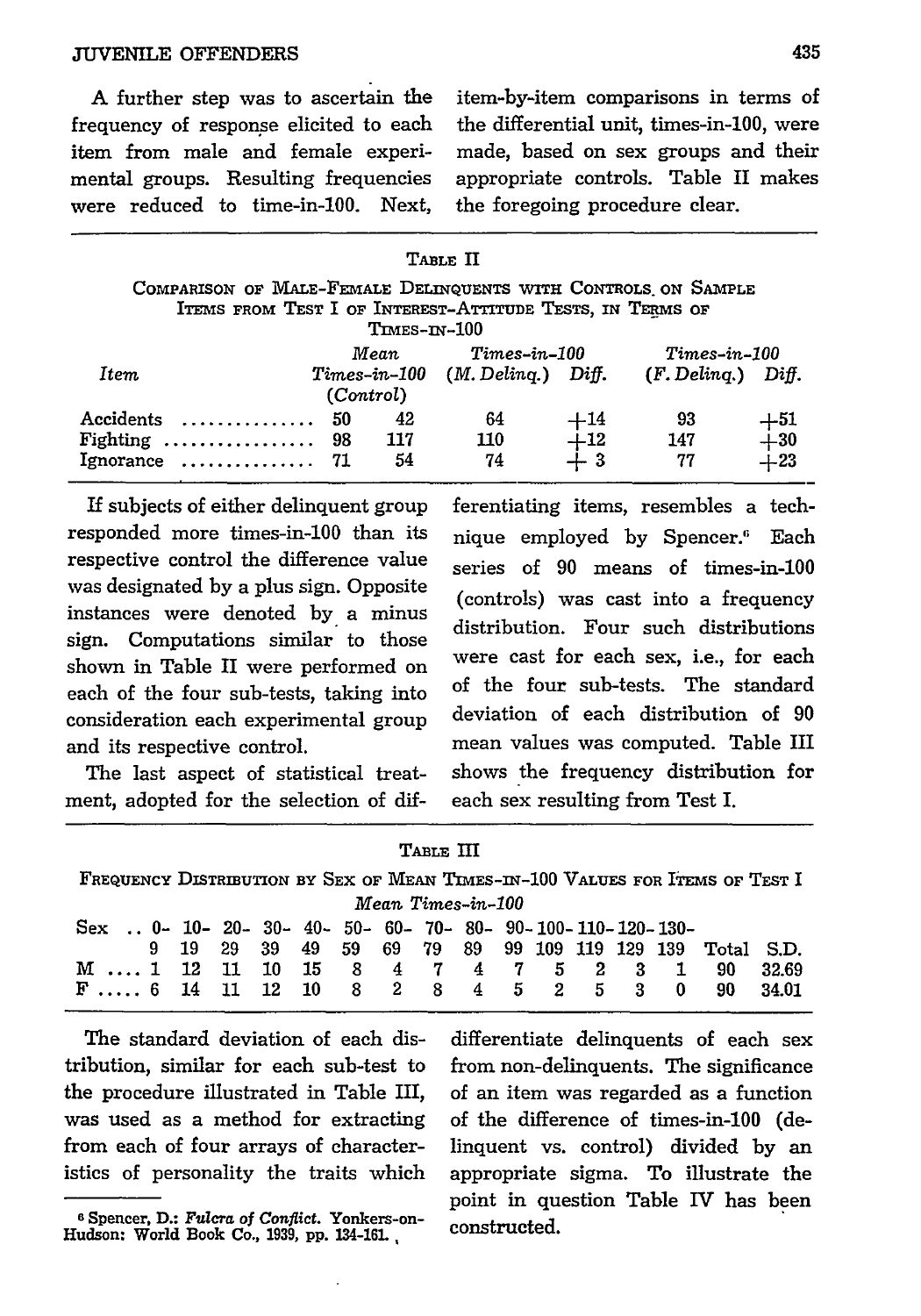| TECHNIQUE EMPLOYED IN SELECTION OF SIGNIFICANT ITEMS:<br>ILLUSTRATED BY SAMPLE ITEMS FROM TEST I |                     |               |                        |     |                                       |       |                   |         |  |  |
|--------------------------------------------------------------------------------------------------|---------------------|---------------|------------------------|-----|---------------------------------------|-------|-------------------|---------|--|--|
| Item                                                                                             | Mean                | $Time-in-100$ | $Time-in-100$          |     | Difference                            |       | $Diff. \div S.D.$ |         |  |  |
|                                                                                                  | (Control)<br>F<br>М |               | (Delinquent)<br>F<br>М |     | М                                     | F     | М                 | F       |  |  |
| Accidents                                                                                        | 50                  | 42            | 64                     | 93  | $+14$                                 | $+51$ | $+.43$            | $+1.50$ |  |  |
| Fighting                                                                                         | 98                  | 117           | 110                    | 147 | $+12$                                 | $+30$ | $+.37$            | .88     |  |  |
| $I$ gnorance $\ldots$                                                                            | 71                  | 54            | 74                     | 77  | $+3$                                  | $+23$ | $+.09$            | .68     |  |  |
| Talking back. 112                                                                                |                     | 125           | 110                    | 153 | $-2$                                  | $+28$ | $-.06$            | .82     |  |  |
| Crying $\ldots \ldots 35$                                                                        |                     | 23            | 30                     | 21  |                                       |       | $-.15$            | .06     |  |  |
| $m_{\rm e}$ 1.1. TV, it cannot be a finally $m_{\rm e}$ of $m_{\rm e}$                           |                     |               |                        |     | $99.60.$ formalized $\alpha$ $\Gamma$ |       | <b>24 01)</b>     | $C+and$ |  |  |

TABLE IV

which (delinquent vs. control) have standard deviations (males: S. D. **=** in Table V.

Table IV shows five items from Test  $-32.69$ ; females: S. D.  $=34.01$ ). Stand-I, the differences in time-in-100 of ard deviations for all distributions of been divided by their appropriate mean values for times-in-100 are shown

|     |                                                                  | TABLE V                                       |          |         |
|-----|------------------------------------------------------------------|-----------------------------------------------|----------|---------|
|     | STANDARD DEVIATIONS OF DISTRIBUTIONS OF MEAN TIMES-IN-100 BY SEX |                                               |          |         |
|     |                                                                  | AND SEPARATE TESTS OF INTEREST-ATTITUDE TESTS |          |         |
|     |                                                                  | Standard Deviations                           |          |         |
| Sex | Test I                                                           | Test II                                       | Test III | Test IV |

| Female      | $\sim$ 34.01 | 15.34   | ?7.04    | 27.48   |
|-------------|--------------|---------|----------|---------|
| Male  32.69 |              | 13.18   | 25.04    | 25.14   |
| Sex         | $Test\_I$    | Test II | Test III | Test IV |

As indicated previously, differentiating characteristics were studied with reference to their similarity for the sexes and their particularization for either sex. The criterion of a differentiating item was that the difference divided by the appropriate sigma should be 1.00 sigma or greater. This criterion is entirely arbitrary.

# V. *Comparative Personality Characteristics by Sex*

In conformance with the criterion only four items from Test I differentiate delinquent boys from the control, whereas eighteen (or more than four times as many) differentiate delinquent girls. The items for males together with directional weightings and sigma values are *carrying a revolver* **+ 1.56,** *gang* **+** 1.53, *being conceited* **-** 1.41, *playing cards* **+ 1.01.** The six highest ranking items for delinquent girls in terms of sigma value are *carrying a revolver* **+** 1.94, *punishment* **+ 1.85,** *arguing* **+** 1.59, *being shabby* **+ 1.59,** *speeding +* 1.53, *accidents +* 1.507. Two items-carrying, *a revolver* and gang-Were common differentiae for the sexes. Hence, sixteen differentiating items were particularized for female delinquents and two for male delinquents. Six of eighteen differentiating items for female delinquents had sigma values of **1.5** sigma or greater while two of the four differentiating items for male delinquents had sigma values of **1.5** or more. It is clear that delinquent girls react with considerably greater intensity to things

**<sup>7</sup>**Complete lists of differentiating items are not included in this article. Highest ranking items are given to show something of the general trend.

Anyone wishing complete lists of differentiating items for each sex and each sub-test may have them by communicating with the authors.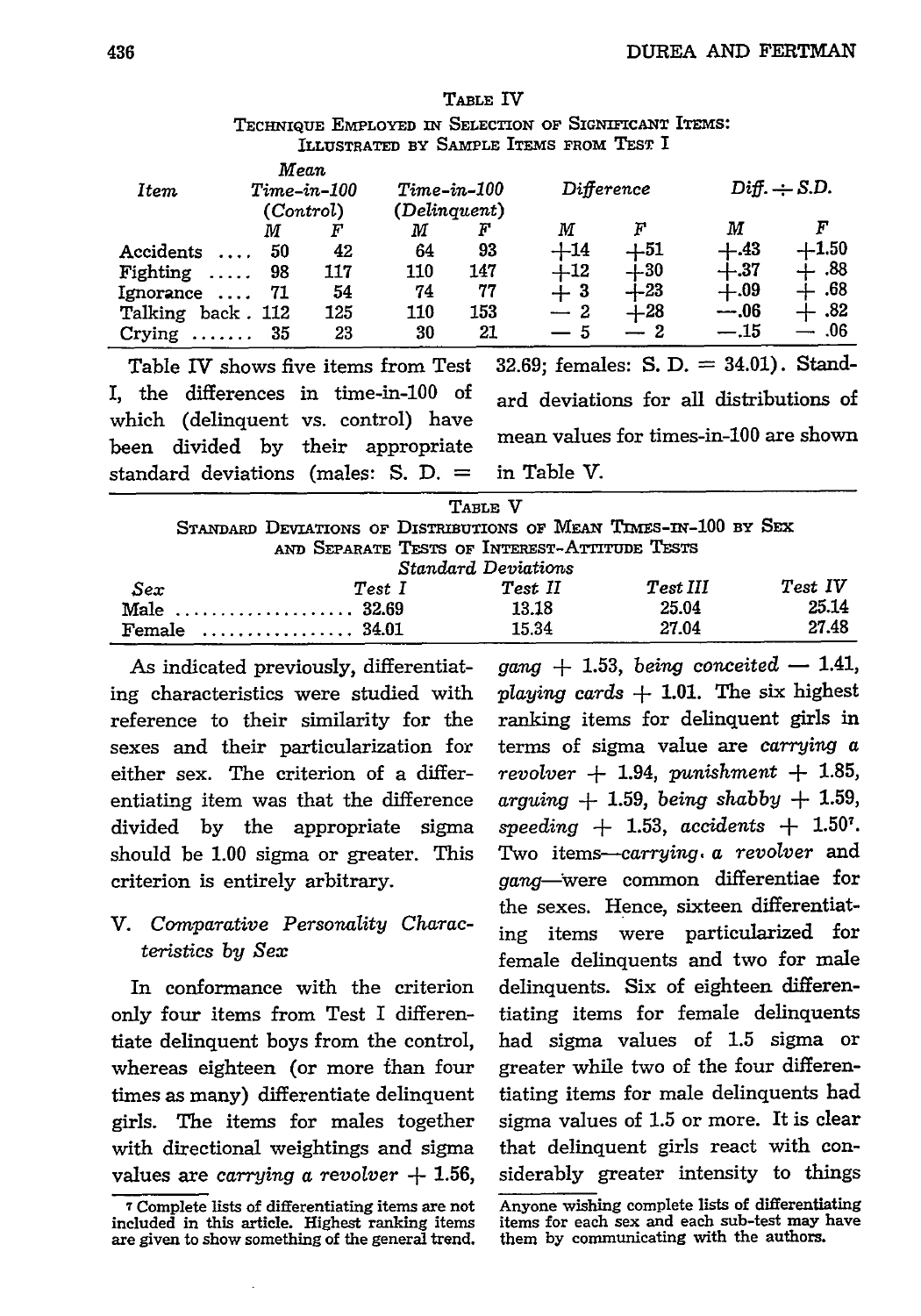considered wrong than do delinquent **boys.**

From Test II forty-nine items emerged to differentiate male delinquents from the non-delinquent. In the case of female delinquents seventy-four items were differential. Of the 49 which were differential for males **28** items had values of **1.5** sigma or more. Fifty-two of the 74 items differentiating females had values of **1.5** sigma or greater. The skewness of the latter array of differential items toward the higher values of sigma is thus very noticeable. Five highest ranking male items were jail **+** 3.49, *family* **+** 3.42,  $death + 3.19, \frac{dying}{dx} + 2.96, \frac{sins}{dx} + 2.80.$ Ten highest ranking female items were family **+ 5.15,** poison **+** 4.17, disease **+** 4.04, *sickness* **+ 3.78,** knives *+* **3.78,** *operation* **+ 3.78,** *crimes +* **3.65,** *jail* **+** 3.65, choking ± 3.58, *wrecks +* 3.52. Forty-nine items from Test II were common differentiae for the sexes. Hence, while no items were particularized for males, 25 items were particularized for delinquent girls. One conclusion appears warranted: anxieties, fears, and worries differentiate female delinquents from non-delinquents much more drastically than is the case with male delinquents.

In connection with Test **HI** the number of male-female differentiating items did not show the wide difference which has characterized Test I and Test **II.** Thirty items distinguish the male and **36** items the female delinquent from non-delinquent. Seven of the **30** male items and **15** of the **36** female items had values of **1.5** sigma or greater. Six highest ranking male items were *church -* 2.12, *circus +* **1.92,** *movie*

*star* **+ 1.88,** *tap* dancing *+* 1.60, joy*riding +* **1.56,** candy *+* **1.56.** Six highest ranking female items were *bicycling +* 3.00, *rolling skating +* 2.88, *cooking +* 2.84, *children +* 2.37, *clothes* **+** 2.26, *tap* dancing *+* 2.03. Eighteen differential items were common to the sexes. Thus, twelve items were particularized for male and eighteen for female delinquents. While not so marked as in Test II, there is yet'a noticeable tendency for sigma values of differential items to be of greater magnitude in the case of delinquent girls than delinquent boys.

Twenty-one items for males and 32 for females emerged from Test IV to differentiate the respective delinquent groups from the controls. Seven of the 21 male items had sigma values of 1.5 or over while 14 of 32 female items equalled or exceeded 1.5 sigma. Seven highest ranking male items were *husky* **+** 1.75, *handsome* **+ 1.75,** *quick +* **1.55,**  $well$ *-dressed*  $+1.55$ *, cooperative*  $-1.51$ *, wealthy +* **1.51,** *good-looking +* **1.51.** Seven highest ranking female items were *handsome +* 1.97, *husky +* 1.97, *well-dressed +* **1.78,** kind *+* 1.75, joy*ful +* **1.71,** *lovely +* **1.67,** *wealthy +* 1.67. Fifteen items were common to the sexes. Hence, six differentiating items were particularized for males and seventeen for females. Again it is to be noted that in Test IV differential items for delinquent girls skew more definitely toward higher sigma values than differential items for delinquent boys.

As a means of making certain parts of the foregoing descriptive analysis more graphic, Table VI is presented.